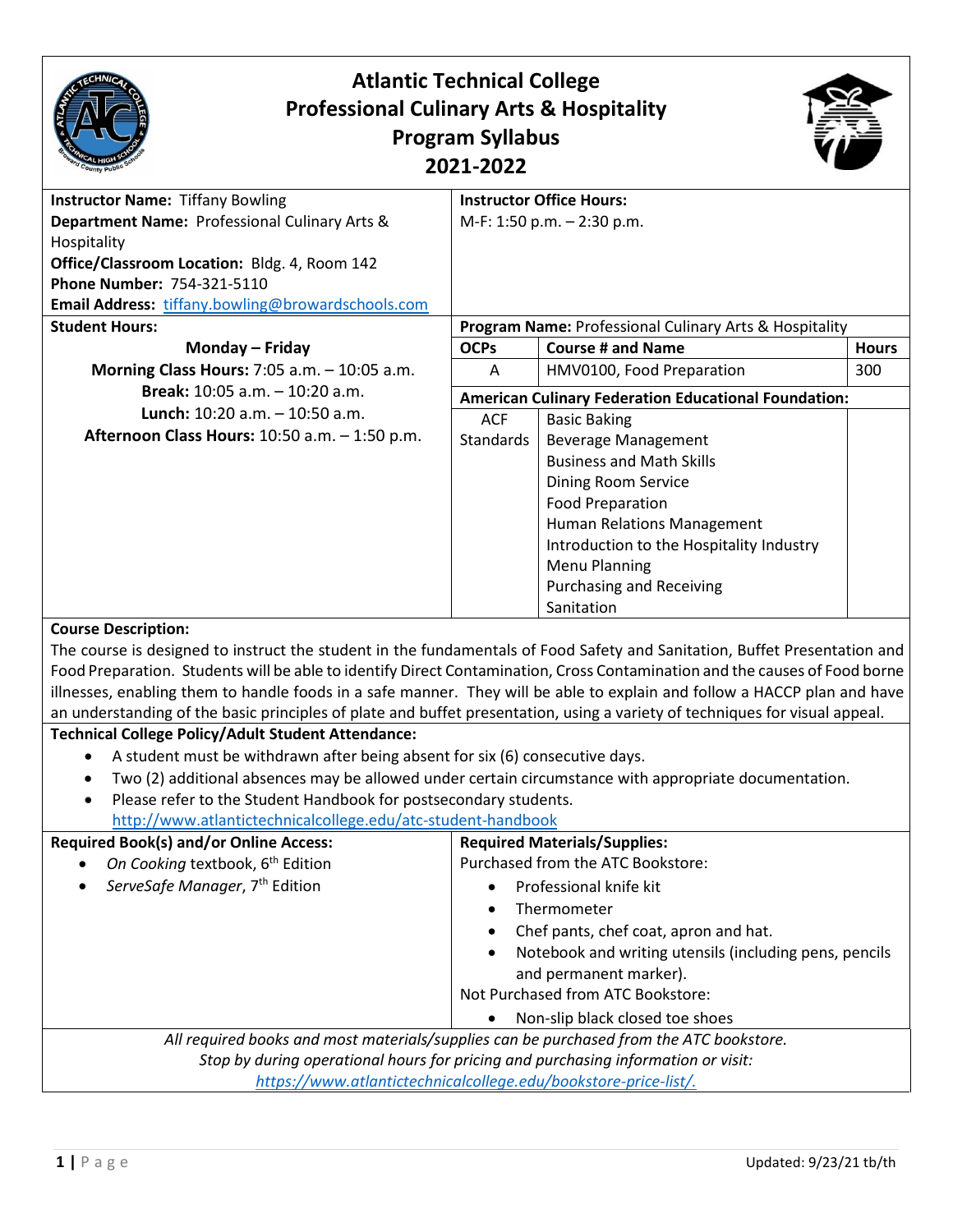| <b>Grading System:</b>                                                                                                   | <b>Additional Program Specific Grading Information:</b> |      |  |  |
|--------------------------------------------------------------------------------------------------------------------------|---------------------------------------------------------|------|--|--|
| $90 - 100%$<br>A                                                                                                         | Attendance                                              | 10%  |  |  |
| 80 - 89%<br>B                                                                                                            | Lab                                                     | 35%  |  |  |
| 70 - 79%<br>C                                                                                                            | Pearson Online/ D2L Quizzes                             | 20%  |  |  |
| $60 - 69%$<br>D                                                                                                          | E-Portfolio and Written Assignments                     | 10%  |  |  |
| $0 - 59%$<br>F                                                                                                           | <b>Practical Exam</b>                                   | 15%  |  |  |
| Incomplete                                                                                                               | Final Exam                                              | 10%  |  |  |
|                                                                                                                          | <b>Total</b>                                            | 100% |  |  |
| <b>Online Course Grading Policy:</b>                                                                                     |                                                         |      |  |  |
| Late submission of online work will result in one full letter grade reduction.                                           |                                                         |      |  |  |
| <b>View Your Grades:</b>                                                                                                 |                                                         |      |  |  |
| Grades can be viewed online by following the directions below:                                                           |                                                         |      |  |  |
| Go to Clever SSO Website link: https://sso.browardschools.com and login:<br>$\mathbf{1}$ .                               |                                                         |      |  |  |
| a. Username: 10-digit student ID number                                                                                  |                                                         |      |  |  |
| b. Password: PMM/DD/YYYY (or your personally created password after initial login)                                       |                                                         |      |  |  |
| Click on the FOCUS app on your Clever opening page.<br>2.                                                                |                                                         |      |  |  |
| (You may need to scroll-down the page to see the FOCUS app.)                                                             |                                                         |      |  |  |
| Enter your FOCUS username and password.<br>3.                                                                            |                                                         |      |  |  |
| NOTE: If the Focus App. is not visible after logging into Clever, please navigate to the Broward Focus website directly: |                                                         |      |  |  |
| https://broward.focusschoolsoftware.com/focus/.                                                                          |                                                         |      |  |  |
| <b>Classroom/Lab Rules:</b>                                                                                              |                                                         |      |  |  |
| Refer to classroom management handout.                                                                                   |                                                         |      |  |  |
| <b>Industry Certification &amp; State Credential Exam Cost:</b>                                                          | <b>Outstanding Student Recognition Information:</b>     |      |  |  |
| ServeSafe Manager - \$95.00                                                                                              | A gold seal will be applied to a Program                |      |  |  |
|                                                                                                                          | Completion Certificate or an Applied Technology         |      |  |  |
| You may qualify for certification reimbursement of your exam                                                             | Diploma if the student has earned a 3.5 GPA or          |      |  |  |
| cost(s) upon passing. Credential fees are subject to change                                                              | higher in their Career and Technical Education          |      |  |  |
|                                                                                                                          | (CTE) classes.                                          |      |  |  |
|                                                                                                                          |                                                         |      |  |  |
| <b>Program Name:</b> Professional Culinary Arts & Hosnitality                                                            |                                                         |      |  |  |

| <b>Program Name:</b> Professional Cullinary Arts & Hospitality                 |  |  |
|--------------------------------------------------------------------------------|--|--|
| Course Number: HMV0100                                                         |  |  |
| <b>Course Name: Food Preparation</b>                                           |  |  |
| <b>Occupational Completion Point: A</b>                                        |  |  |
| <b>Intended Outcomes: (From FL DOE Curriculum Framework)</b>                   |  |  |
| The student will be able to:                                                   |  |  |
| 01.0 Identify career and employment opportunities.                             |  |  |
| 02.0 Exhibit the ability to follow state mandated guidelines for food service. |  |  |
| 03.0 Demonstrate and incorporate workplace safety procedures.                  |  |  |
| 04.0 Demonstrate personal productivity.                                        |  |  |
| 05.0 Utilize operational systems.                                              |  |  |
| 06.0 Use and care for commercial tools and equipment.                          |  |  |
| 07.0 Describe the principles of basic food science.                            |  |  |
| 08.0 Demonstrate how to read, follow, and prepare recipes.                     |  |  |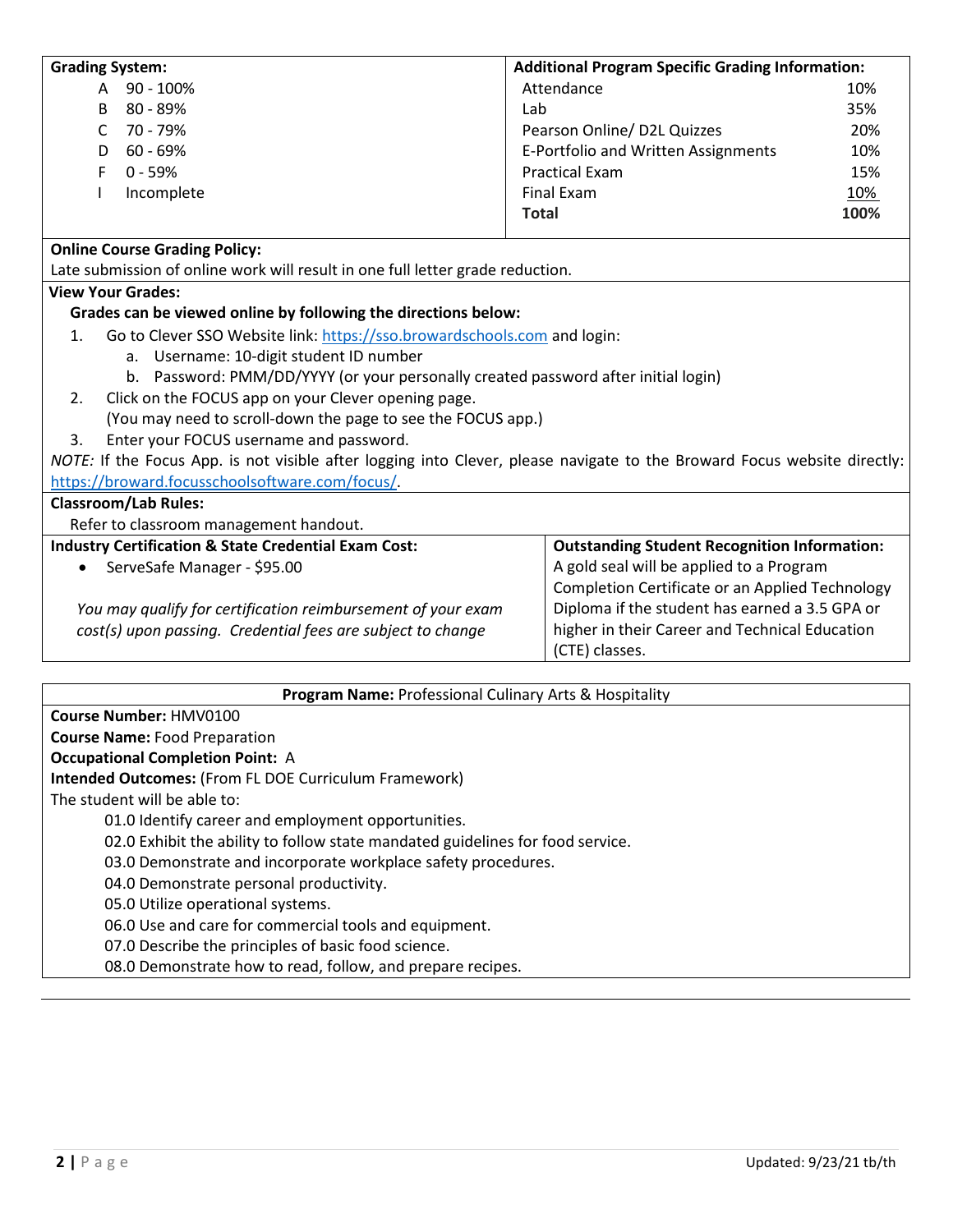# **Intended Outcomes from American Culinary Federation Education Foundation:**

**Introduction to Food Service** The student will be able to:

1. Define the philosophy of the hospitality industry and its role in providing customer service.

2. Trace the growth and development of the hospitality and tourism industry from its birth to its present day. Include names of restauranteurs, chefs, and hospitality entrepreneurs that helped to shape our industry in the past and present day.

3. Discuss and evaluate the importance of professional ethics as it applies to the foodservice industry.

4. Outline the organization, structure and functional areas in various hospitality organizations as they pertain to the functions of menu planning, purchasing, food production and service, food and beverage controls, management, etc. and give a short description for each.

5. Identify and describe professional organizations associated with the hospitality and foodservice profession and discuss these organizations' roles in preparing and advancing one's career in the industry.

6. Evaluate the types of professional career opportunities in the hospitality and foodservice industry with support of guest speakers, field trips and stages.

7. Discuss/evaluate industry trends as they relate to the various segments of the foodservice and hospitality industry.

8. Discuss and evaluate industry trade periodicals, books, and journals that can contribute to individual growth and learning as they pertain to technical skills.

### **Intended Outcomes from American Culinary Federation Education Foundation:**

**Sanitation** The student will be able to:

1. Identify microorganisms, which are related to food spoilage and food-borne illnesses; describe their requirements and methods for growth.

2. Demonstrate acceptable procedures when preparing potentially hazardous foods to include time/temperature principles.

3. Demonstrate good personal hygiene and health habits in a laboratory setting to include hand washing.

4. Outline the requirements for proper receiving and storage of both raw and prepared foods.

5. Identify the Hazard Analysis Critical Control Point (HAACP) during all food handling processes as a method for minimizing the risk of food borne illness.

6. List the major reasons for and recognize signs of food spoilage and contamination.

7. Recognize sanitary and safety design and construction features of food production equipment and facilities. (i.e., NSF, UL, OSHA ADA, etc.).

8. Review Safety Data Sheets (SDS) and explain their requirements in handling hazardous materials. Discuss right-toknow laws.

- 9. Identify proper methods of waste disposal and recycling.
- 10. Demonstrate appropriate emergency policies for kitchen and dining room injuries.
- 11. Describe appropriate measures for insects, rodents and pest control eradication.
- 12. Describe appropriate types and use of fire extinguishers used in the foodservice area.

13. Review and apply the laws and rules of the regulatory agencies governing sanitation and safety in a foodservice operation.

### **Intended Outcomes from American Culinary Federation Education Foundation:**

**Business and Math Skills** The student will be able to:

- 1. a. Perform basic math functions to include fractions, weights and measurements.
	- b. Demonstrate competency of scaling, measuring, weighing ingredients with a portion scale.
- 2. a. Evaluate the components and functions of a standardized recipe
- b. Convert recipes using a yield formula to increase and decrease quantities.
- 9. Identify marketing techniques to increase sales and profitability of restaurant operations.

#### **Intended Outcomes from American Culinary Federation Education Foundation:**

**Food Preparation** The student will be able to:

1. Identify tools, small and large equipment used in a professional kitchen and demonstrate proper handling of these items to include safety, sanitation, and storage.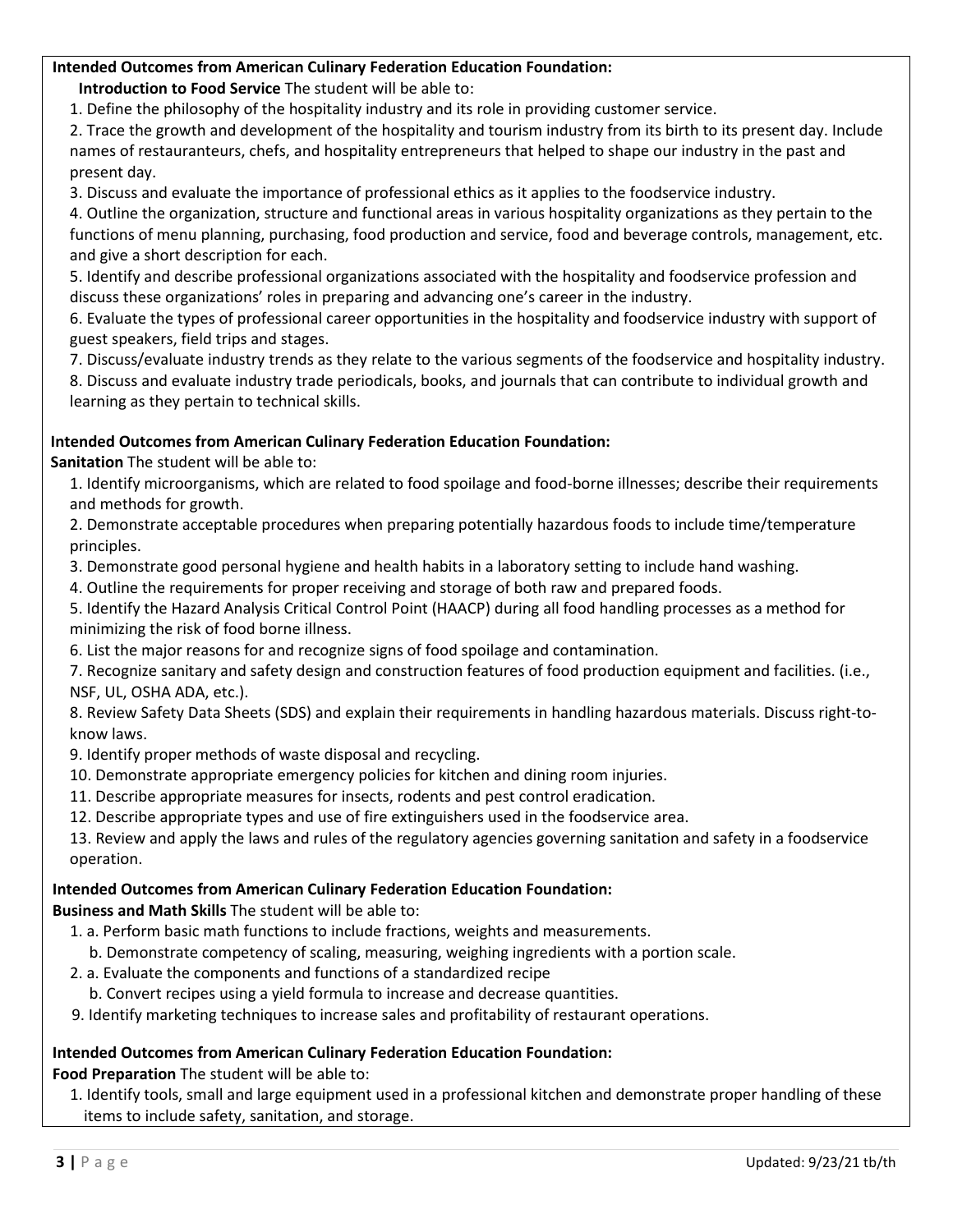- 2. Demonstrate proficiency in using knives and small wares to achieve professional quality results when producing classical knife cuts used in various food preparation and cooking.
	- a. Demonstrate use of chef's knife in preparing classical cuts to include julienne, batonnet, French fry, brunoise, small, medium and large dice, paysanne, rondelle, oblique, and tourne'.
	- b. Demonstrate zesting, and segmenting fruit.
	- c. Demonstrate dicing and mincing an onion, garlic and shallots.
	- d. Demonstrate the use of a mandolin using various vegetables.
- 3. Identify, describe, and utilize herbs, spices, and seasonings by themselves and in a combination that exemplify national and international cooking medians.
	- a. Prepare an example of a spice rub.
	- b. Prepare an example of a dried and fresh spice blend.
	- c. Utilize a spice blend or herb blend in a culinary preparation.
	- d. Assess student's knowledge in herb and spice identification and usage.
- 4. Explain the factors that affect taste, how we perceive those tastes and what we can do to optimize a combination of seasonings and flavors when preparing and cooking food.
- 5. Define mise en place and demonstrate a combination of organizational skills, preparedness, and timing when it comes to food preparation, cooking and serving.
- 12. Utilize safety and sanitation practices when preparing, cooking and serving all food items in the professional kitchen.
- 16. In the preparation of food items, demonstrate effective techniques in presenting food that maximizes the flavor and esthetic quality of the products used.

### **Intended Outcomes from American Culinary Federation Education Foundation:**

### **Garde Manger** The student will be able to:

3. Explain the design principles and layout of a modern buffet, incorporating sanitation and off-premise catering challenges when feeding quantity foods.

### **Intended Outcomes from American Culinary Federation Education Foundation:**

**Beverage Management** The student will be able to:

- 1. Identify local, state and federal laws pertaining to the purchase and service of alcoholic beverages, including the effects of the Dram Shop Act on foodservice operations that serve alcohol.
- 2. Discuss and explain the basic production process for distillation and fermentation.
- 3. Discuss and describe wines by grape and/or other fruit variety, country, growing region and production process.

4. Analyze and evaluate the importance of the on-going relationship between beverages and food and discuss that relationship in reference to menu planning.

- 5. Identify and discuss the presentation and service of alcoholic and non-alcoholic beverages, including coffee and tea.
- 6. Identify equipment and glassware used for beverage preparation and service.
- 7. Discuss opening and closing procedures of a beverage operation.

8. Discuss the fundamentals and importance of responsible alcohol service; identify the levels and signs of intoxication and methods to control excessive consumption by guests. (Recommendation alcohol training certification).

### **Intended Outcomes from American Culinary Federation Education Foundation:**

**Purchasing and Receiving** The student will be able to:

1. Discuss the flow of goods in a foodservice operation and the role of ordering, receiving and issuing.

2. Describe purchasing methods used in foodservice operations (i.e., bids, cost+, purchase orders, phone, sales quotes, etc.).

3. Identify dry, refrigerated and frozen foods used in a commercial kitchen.

6. Discuss and analyze the importance of sanitation and HACCP procedures that affect receiving and issuing of goods in a foodservice operation.

7. Describe proper techniques of receiving and storing fresh, frozen, and dry proteins, produce, eggs, dairy and dry goods.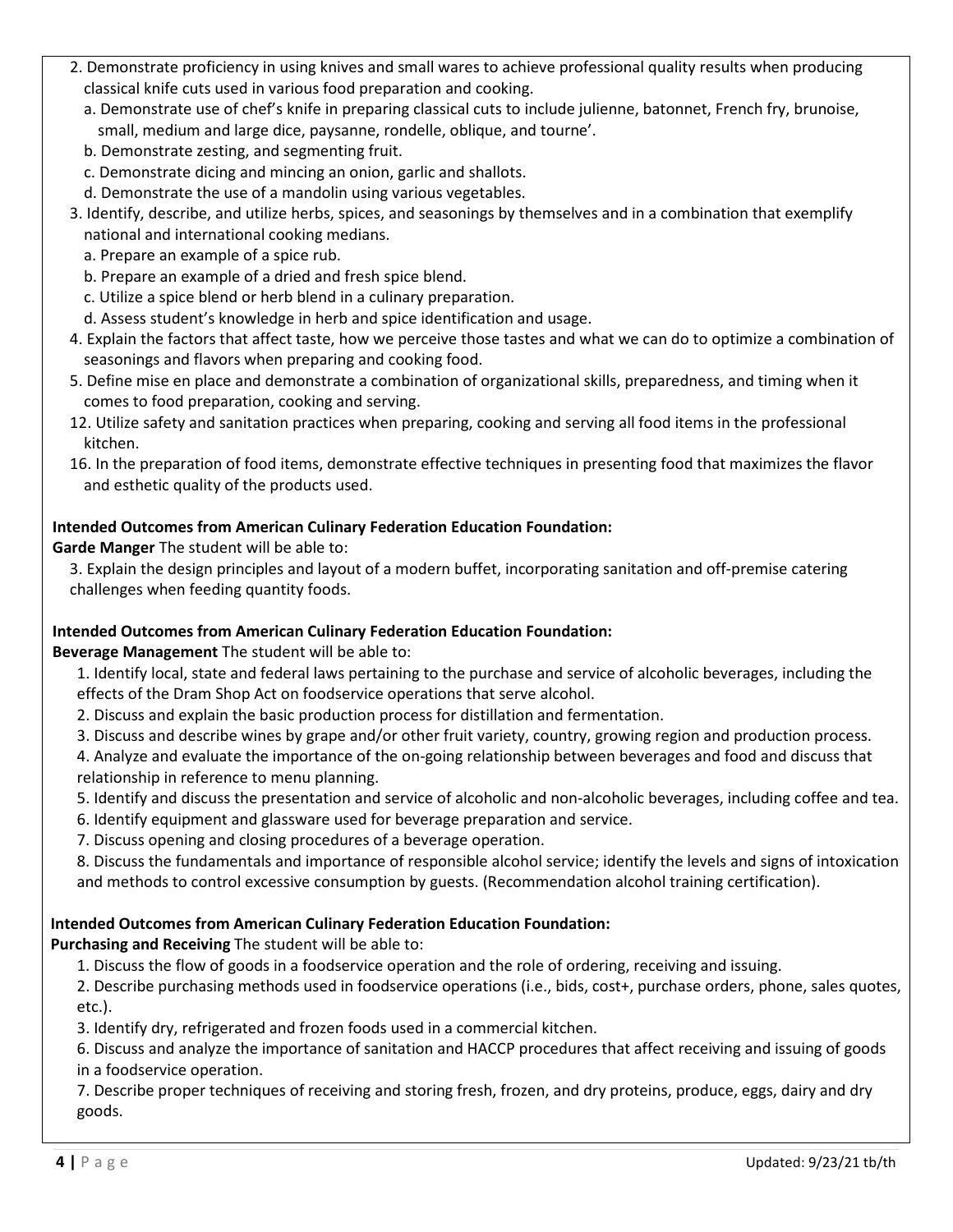## **Intended Outcomes from American Culinary Federation Education Foundation:**

**Nutrition** The student will be able to:

5. Identify common food allergies and determine appropriate substitutions. (i.e., gluten, sugar, lactose free).

7. Discuss contemporary nutritional issues to include specialty diets, dietary trends, and religious dietary laws (i.e., vegetarianism, veganism, heart-healthy menus, food allergies, alternative dieting, etc.).

#### **Intended Outcomes from American Culinary Federation Education Foundation:**

**Dining Room Service** The student will be able to:

1. Describe the mechanics of proper table service as it pertains to American, English, Russian, French, and buffet service.

2. Explain the importance of communication between the front and back of the house employees.

- 3. Describe the various functions of dining service personnel.
- 4. Perform the duties associated with a front and back server.
- 5. Discuss sales techniques used in increasing the guest check average.
- 6. Develop a guest service process when handling difficult guest situations, including accommodating the disabled.

7. Analyze and assess the training procedures required when working with the dining room personnel.

8. Explain the importance of using proper automated procedures when processing guest checks (include POS, Square, and Google).

#### **Intended Outcomes from American Culinary Federation Education Foundation:**

**Menu Planning** The student will be able to:

- 1. Identify basic menu principles when determining layout and design.
- 2. Describe the various types of menus available and explain when and how they are to be used.

3. Discuss the rationale for a seasonal menu and analyze how it may affect the overall menu costs, food quality and availability.

4. Create menu descriptions following established truth-in-menu guidelines.

5. Apply principles of nutrition when developing recipes and menu choices, including labeling laws that address allergies and raw food.

6. Determine food, labor cost and equipment utilization when determining menu item placement, flow of the operation, and successful manageability of the foodservice operation.

7. Determine menu prices using the percentage or factor methods in order to determine industry standard food costs.

8. Discuss menu-planning resources to include internet, professional sources, vendors, and foodservice associations. 9. Explain the importance of product mix and check average and their impact on profit contribution.

10. Develop a menu layout for a foodservice operation to include an example of a cyclical, a la carte, prix-fixe or table d' hôte, or buffet.